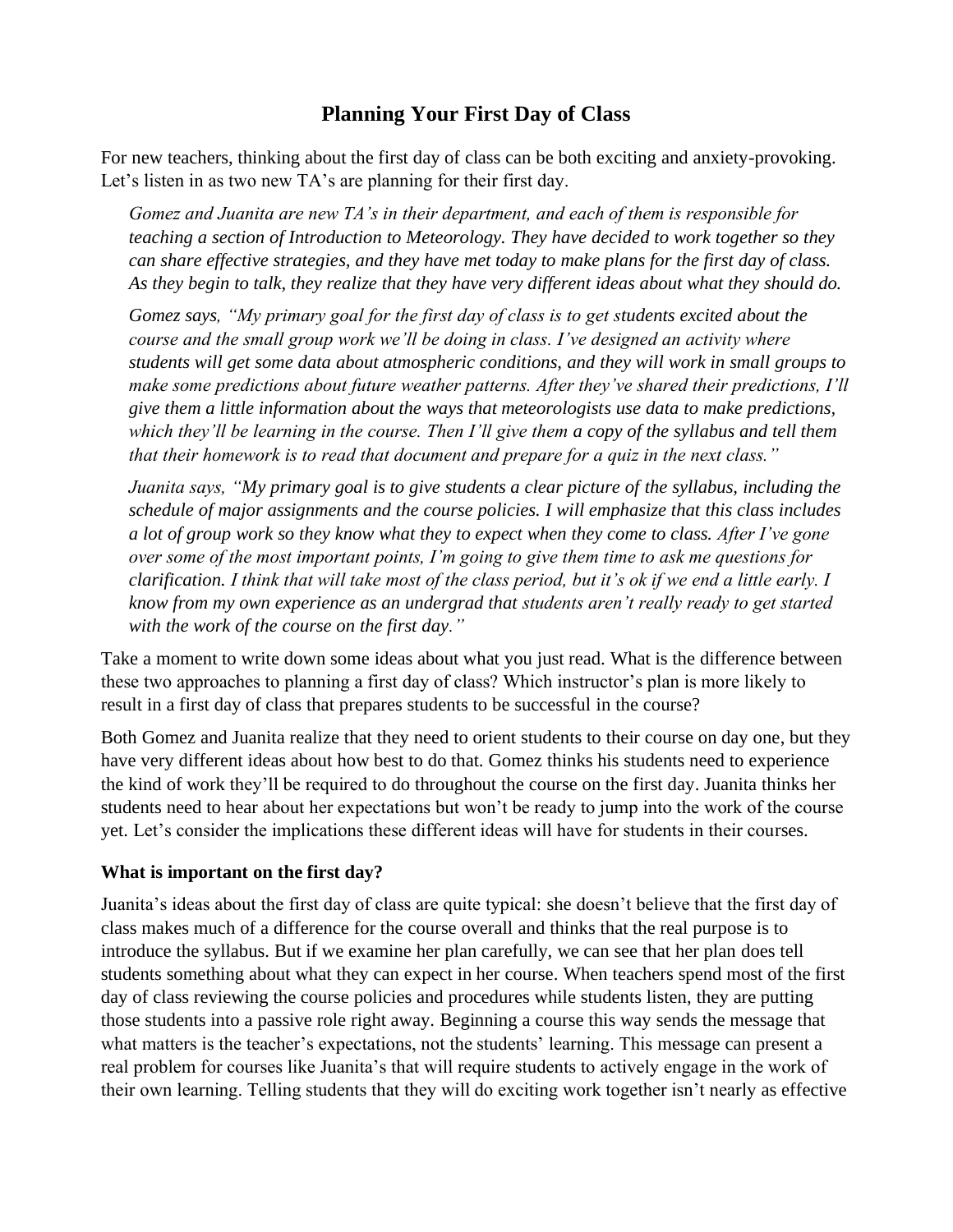as having them experience some of that work on the first day, and it doesn't help them understand the approaches that will help them be successful in the course.

Gomez's plan does just that: he gives students an opportunity to experience on the first day the kind of engaging, challenging work they'll be doing throughout the semester. When a teacher plans a first day of class that immediately makes students active participants in meaningful disciplinary work, those students will begin to develop authentic curiosity about what the semester will hold in store for them. They will also start learning from experience, not from being told, what is expected of them and how they should engage with their teacher and their peers. And most importantly, students will see that the real point of the course is their learning: they will see that the teacher has designed challenging work for them, and they will have a clearer understanding of what they need to do to succeed.

### **Planning an engaging first day that prepares students for success**

The first step to designing a successful first day is having a clear sense of your course goals. What kind of thinking do you want students to learn to do in your course? What new realizations do you want students to come to as a result of learning about your discipline? What is the work students need to be doing throughout your course to help them change their thinking in meaningful ways? After you've answered these questions for yourself, you're ready to begin designing your first day of class. Here are some approaches that can help you plan that first day.

### *Don't read the syllabus to students.*

Students can fall into passive mode very quickly. When you start an entire semester with several minutes of reading a document to them, they can be led to believe that the point of the course is to listen to you tell them things. Instead of reading or reviewing the syllabus with students, have them do a disciplinary thinking task first and then spend the last 5 or 10 minutes of class doing the typical administrative tasks like introducing the syllabus and calling roll for attendance. You can even assign reading the syllabus for homework: if you want to hold students accountable for that reading and ensure that they will bring in questions for you, give a short quiz online or on the second day of class. The opportunity to use their understanding of the course requirements and overview will prompt meaningful questions that can help you explain any elements of the course that are confusing or unclear.

#### *Start with a task that will challenge students to think.*

Many times teachers think it's hard to have students do any real work on the first day because they haven't done any reading or preparation to work with. A more helpful way of looking at this is to recognize that this is actually an opportunity to learn what students already know and can do so you can show them how their thinking will change as a result of your course. Design a task that will demonstrate the limitations of their thinking and introduce them to the idea that mistakes are part of learning. Use the first day of class to create a space where it's ok to be wrong in the service of learning and development.

## *Use a content-related task to "break the ice" and create a collegial atmosphere in the classroom.*

Tasks that require students to practice disciplinary thinking can be designed in ways that are very engaging, so you get the benefits of a social icebreaker with the added benefit of having students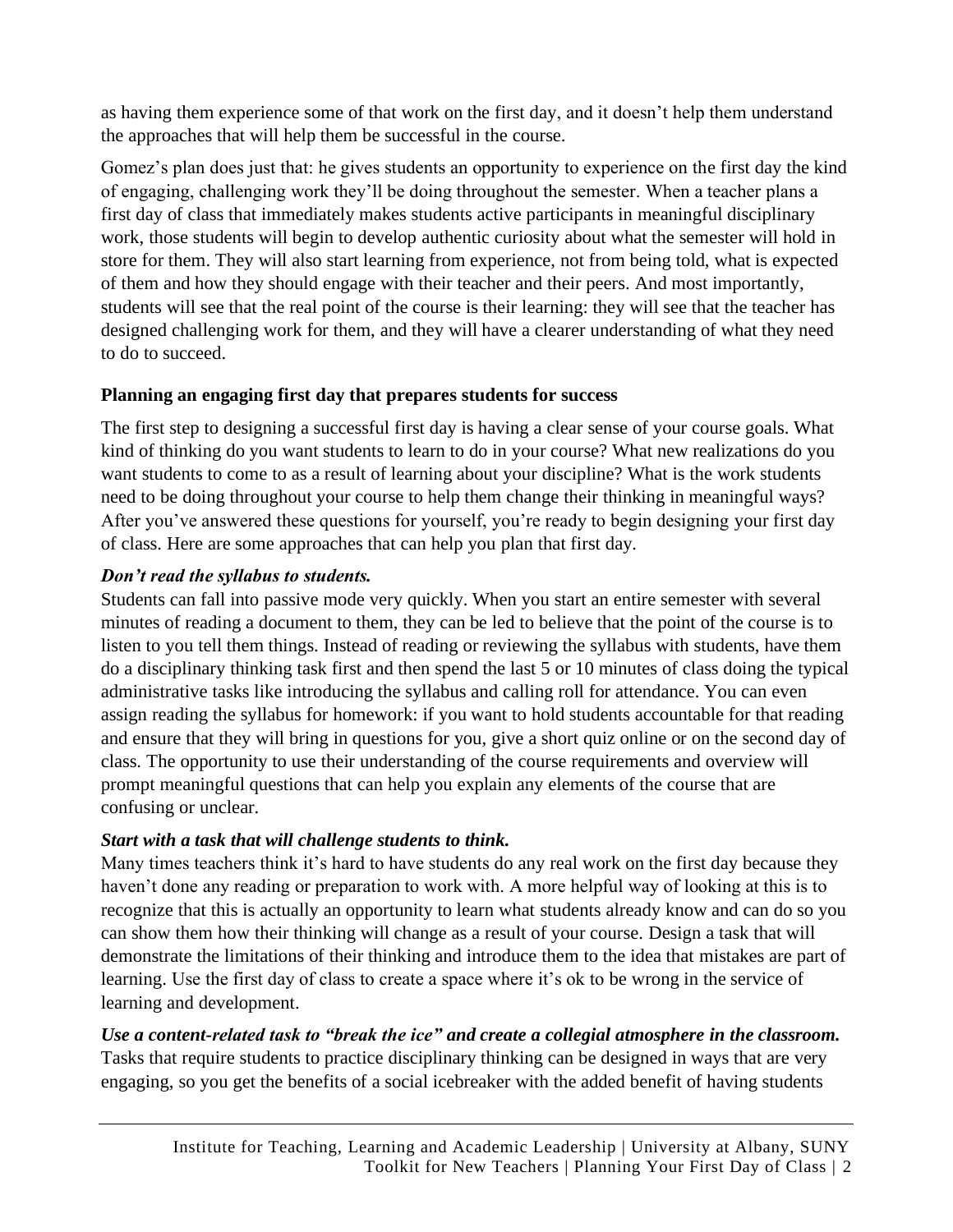begin the real work of your course right away. This is especially helpful if you are planning to use group or teamwork throughout the semester: it lets you orient students to what the day-to-day work of the class will look like.

## **Examples of effective plans for the first day of class**

# *From a 19th Century American Women Writers course*

Students come into this course not recognizing the importance of women writers in the literary marketplace of the 19<sup>th</sup> Century. They also don't recognize that there is often an inverse relationship between a literary text's popularity and its eventual inclusion in the canon. This task is designed to begin interrogating those naïve beliefs so that students can more effectively use historical and cultural context as a foundation for analyzing and interpreting literature.

- 1. The instructor introduces herself and welcomes students to the class.
- 2. Students are given a list that includes the author, title, and year of publication of several 19th Century American novels. This list includes novels that were best-sellers in the 19<sup>th</sup> Century but have since been largely forgotten (most written by women) and novels that did not sell well in their time but have established a place in the literary canon (most written by men).
- 3. Students work on their own to decide which of these novels sold the MOST copies within a few years of publication, and which sold the LEAST copies. They then put the titles into two categories: (A) Novels that would be in the top half of the list (i.e., sold the MOST copies) and (B) Novels that would be in the bottom half of the list (i.e., sold the LEAST copies). They are required to write down their individual answers.
- 4. Students work with a group of 5-6 other students to compare individual answers and come to consensus on how they would sort the novels. After they have arrived at a consensus decision, each group writes their list on the board and then is asked to explain their reasoning. Disagreements and different ways of thinking surface; the instructor makes notes regarding the differing rationales and asks questions to probe students' thinking.
- 5. After the groups have thoroughly explained the thinking that guided their decisions, the instructor shares publication data and begins to explain the relation between the popularity of a literary work and its inclusion in the literary canon. She reminds students that they have now made a first step toward recognizing how and why many of the writers on the syllabus were very popular upon their initial publication but have since been excluded from the literary canon.
- 6. In the last 10 minutes of class, the instructor calls roll and handles any registration issues. Then she hands out the syllabus and remind students that they have already begun the exciting work of the course. Students are asked to read the syllabus for homework and be prepared to take a short group quiz when they come to the next class meeting.

# *From a Human Development course*

Students come into this course with rigid ideas about what a child is and limited ideas about the role that culture and ideologies play in human development. Further, students don't always realize that their own ideas about children, families, and development are limited by their cultural biases and lay concepts. By the end of the course, the goal is that students have a much richer and more